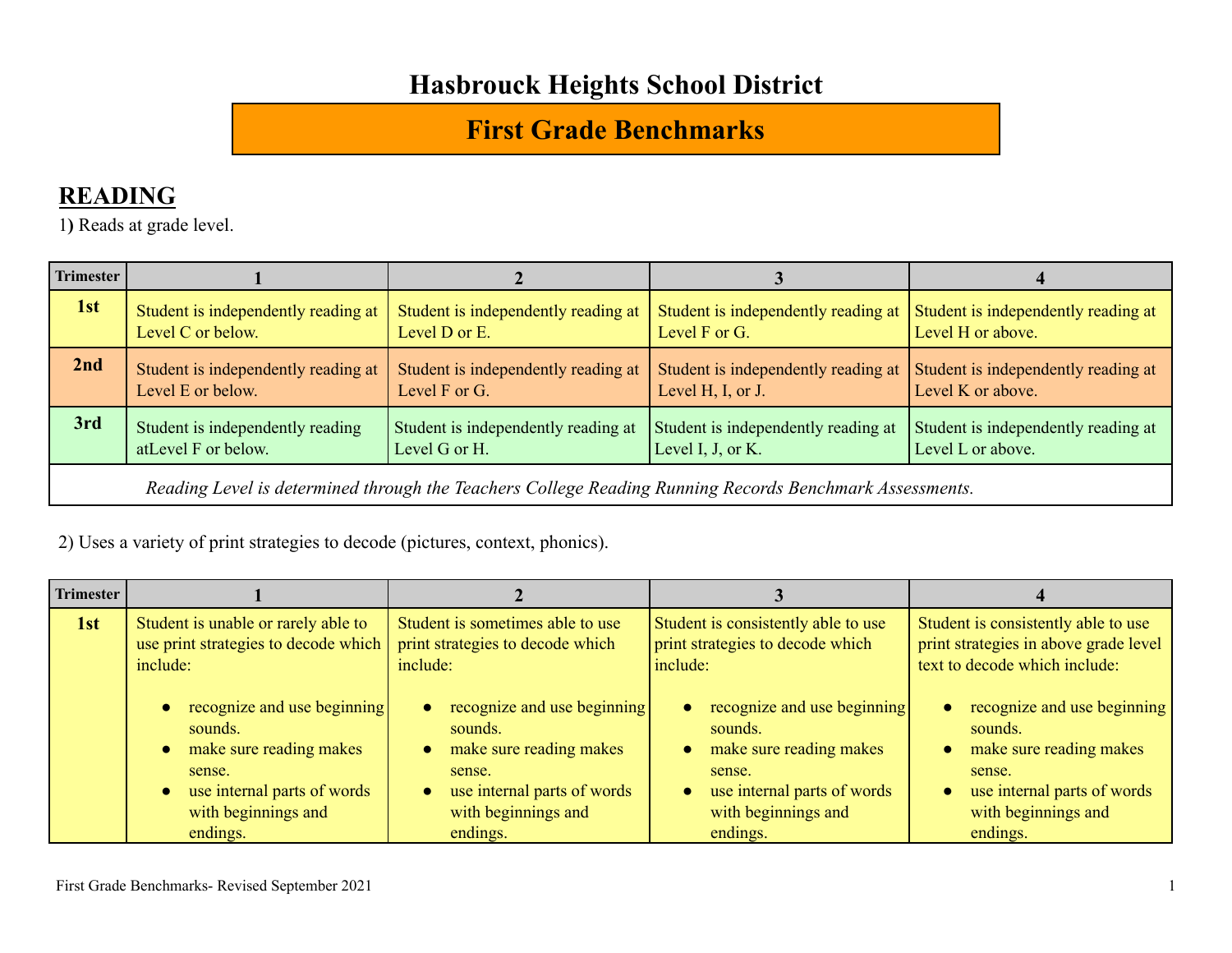#### **First Grade Benchmarks**

|     | read high-frequency words<br>$\bullet$<br>automatically.<br>notice errors and crosscheck<br>with unused sources of<br>information.<br>distinguish between<br>$\bullet$<br>information provided by<br>pictures and information<br>provided by words in a text.                                                                                                                | read high-frequency words<br>automatically.<br>notice errors and crosscheck<br>$\bullet$<br>with unused sources of<br>information.<br>distinguish between<br>$\bullet$<br>information provided by<br>pictures and information<br>provided by words in a text.                                                                                            | read high-frequency words<br>$\bullet$<br>automatically.<br>notice errors and crosscheck<br>with unused sources of<br>information.<br>distinguish between<br>$\bullet$<br>information provided by<br>pictures and information<br>provided by words in a text.                                                                                                | read high-frequency words<br>$\bullet$<br>automatically.<br>notice errors and crosscheck<br>with unused sources of<br>information.<br>distinguish between<br>information provided by<br>pictures and information<br>provided by words in a text.                                                                                                                                                                                  |
|-----|------------------------------------------------------------------------------------------------------------------------------------------------------------------------------------------------------------------------------------------------------------------------------------------------------------------------------------------------------------------------------|----------------------------------------------------------------------------------------------------------------------------------------------------------------------------------------------------------------------------------------------------------------------------------------------------------------------------------------------------------|--------------------------------------------------------------------------------------------------------------------------------------------------------------------------------------------------------------------------------------------------------------------------------------------------------------------------------------------------------------|-----------------------------------------------------------------------------------------------------------------------------------------------------------------------------------------------------------------------------------------------------------------------------------------------------------------------------------------------------------------------------------------------------------------------------------|
| 2nd | Student is unable or rarely able to<br>use print strategies to decode which<br>include:<br>recognize and use beginning<br>$\bullet$<br>and ending sounds.<br>keep the accumulating story<br>$\bullet$<br>events (or content) in mind.<br>use meaning of accumulated<br>$\bullet$<br>text to figure out unfamiliar<br>words.<br>to stop and correct at the<br>point of error. | Student is sometimes able to use<br>print strategies to decode which<br>include:<br>recognize and use beginning<br>and ending sounds.<br>keep the accumulating story<br>$\bullet$<br>events (or content) in mind.<br>use meaning of accumulated<br>$\bullet$<br>text to figure out unfamiliar<br>words.<br>to stop and correct at the<br>point of error. | Student is consistently able to use<br>print strategies to decode which<br>include:<br>identifies and decodes using<br>$\bullet$<br>beginning and ending<br>sounds.<br>keep the accumulating story<br>events (or content) in mind.<br>use meaning of accumulated<br>text to figure out unfamiliar<br>words.<br>to stop and correct at the<br>point of error. | Student is consistently able to use<br>print strategies in above grade level<br>text to decode which include:<br>identifies and decodes using<br>$\bullet$<br>beginning, ending, and<br>middle (vowel) sounds.<br>keep the accumulating story<br>$\bullet$<br>events (or content) in mind.<br>use meaning of accumulated<br>$\bullet$<br>text to figure out unfamiliar<br>words.<br>to stop and correct at the<br>point of error. |
| 3rd | Student is unable or rarely able to<br>use print strategies to decode which<br>include:<br>recognize and use<br>beginning, ending, and<br>middle (vowel) sounds.<br>reread and self-correct at<br>points of error.                                                                                                                                                           | Student is sometimes able to use<br>print strategies to decode which<br>include:<br>recognize and use<br>beginning, ending, and<br>middle (vowel) sounds.<br>reread and self-correct at<br>points of error.                                                                                                                                              | Student is consistently able to use<br>print strategies to decode which<br>include:<br>identifies and decodes using<br>$\bullet$<br>beginning, ending, and<br>middle (vowel) sounds.<br>reread and self-correct at<br>points of error.                                                                                                                       | Student is consistently able to use<br>print strategies in above grade level<br>text to decode which include:<br>decodes unknown and<br>$\bullet$<br>complex/multisyllable words<br>using all phonemes (blends,<br>digraphs, diphthongs).<br>reread and self-correct at<br>points of error.                                                                                                                                       |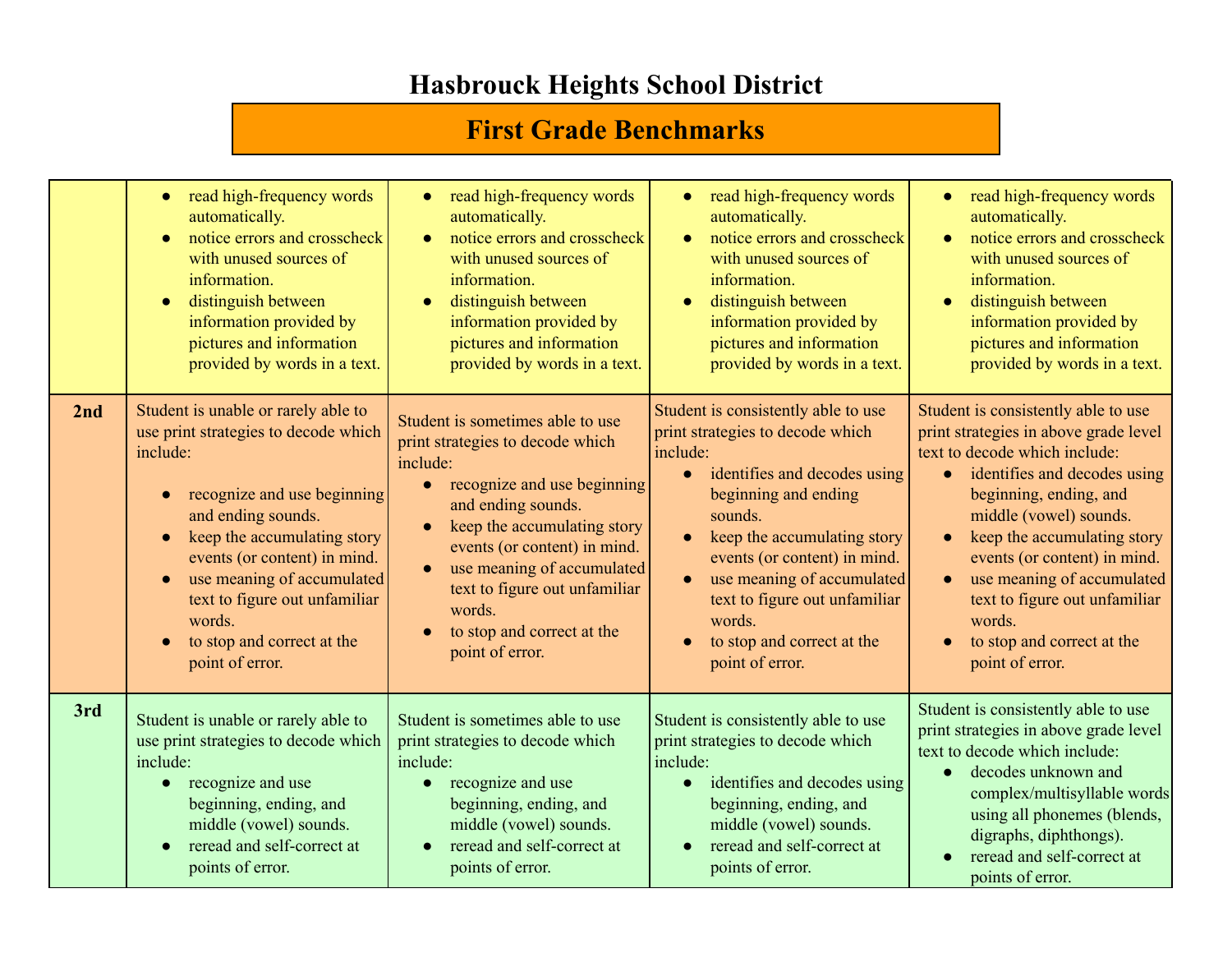## **First Grade Benchmarks**

| monitor for all sources of<br>information.<br>use an increasingly more<br>$\bullet$<br>challenging repertoire of<br>graphophonic/visual<br>strategies to problem solve<br>through text.<br>solve unknown words with<br>$\bullet$<br>relative ease. | monitor for all sources of<br>information.<br>use an increasingly more<br>challenging repertoire of<br>graphophonic/visual<br>strategies to problem solve<br>through text.<br>solve unknown words with<br>relative ease. | monitor for all sources of<br>$\bullet$<br>information.<br>use an increasingly more<br>$\bullet$<br>challenging repertoire of<br>graphophonic/visual<br>strategies to problem solve<br>through text.<br>solve unknown words with<br>$\bullet$<br>relative ease. | monitor for all sources of<br>information.<br>use an increasingly more<br>challenging repertoire of<br>graphophonic/visual<br>strategies to problem solve<br>through text.<br>solve unknown words with<br>relative ease. |
|----------------------------------------------------------------------------------------------------------------------------------------------------------------------------------------------------------------------------------------------------|--------------------------------------------------------------------------------------------------------------------------------------------------------------------------------------------------------------------------|-----------------------------------------------------------------------------------------------------------------------------------------------------------------------------------------------------------------------------------------------------------------|--------------------------------------------------------------------------------------------------------------------------------------------------------------------------------------------------------------------------|
|                                                                                                                                                                                                                                                    |                                                                                                                                                                                                                          |                                                                                                                                                                                                                                                                 |                                                                                                                                                                                                                          |

#### 3) Recognizes sight words.

| <b>Trimester</b> |                                                                                        |                                                                                 |                                                                          |                                                                                       |
|------------------|----------------------------------------------------------------------------------------|---------------------------------------------------------------------------------|--------------------------------------------------------------------------|---------------------------------------------------------------------------------------|
| 1st              | Student recognizes fewer than 50                                                       | Student recognizes 50-74 sight                                                  | Student recognizes 75-85 sight                                           | Student recognizes 85                                                                 |
|                  | sight words on Word Identification                                                     | words on Word Identification                                                    | words on Word Identification                                             | or more sight words on Word                                                           |
|                  | Assessment.                                                                            | Assessment.                                                                     | Assessment.                                                              | <b>Identification Assessment.</b>                                                     |
| 2nd              | Student recognizes fewer than 75                                                       | Student recognizes 75-100 sight                                                 | Student recognizes 100-110 sight                                         | Student recognizes 110 or more                                                        |
|                  | sight words on Word Identification                                                     | words on Word Identification                                                    | words on Word Identification                                             | sight words on Word Identification                                                    |
|                  | Assessment.                                                                            | Assessment.                                                                     | Assessment.                                                              | Assessment.                                                                           |
| 3rd              | Student recognizes fewer than 100<br>sight words on Word Identification<br>Assessment. | Student recognizes 100-124 sight<br>words on Word Identification<br>Assessment. | Student recognizes 125 sight words<br>on Word Identification Assessment. | Student recognizes more than 125<br>sight words on Word Identification<br>Assessment. |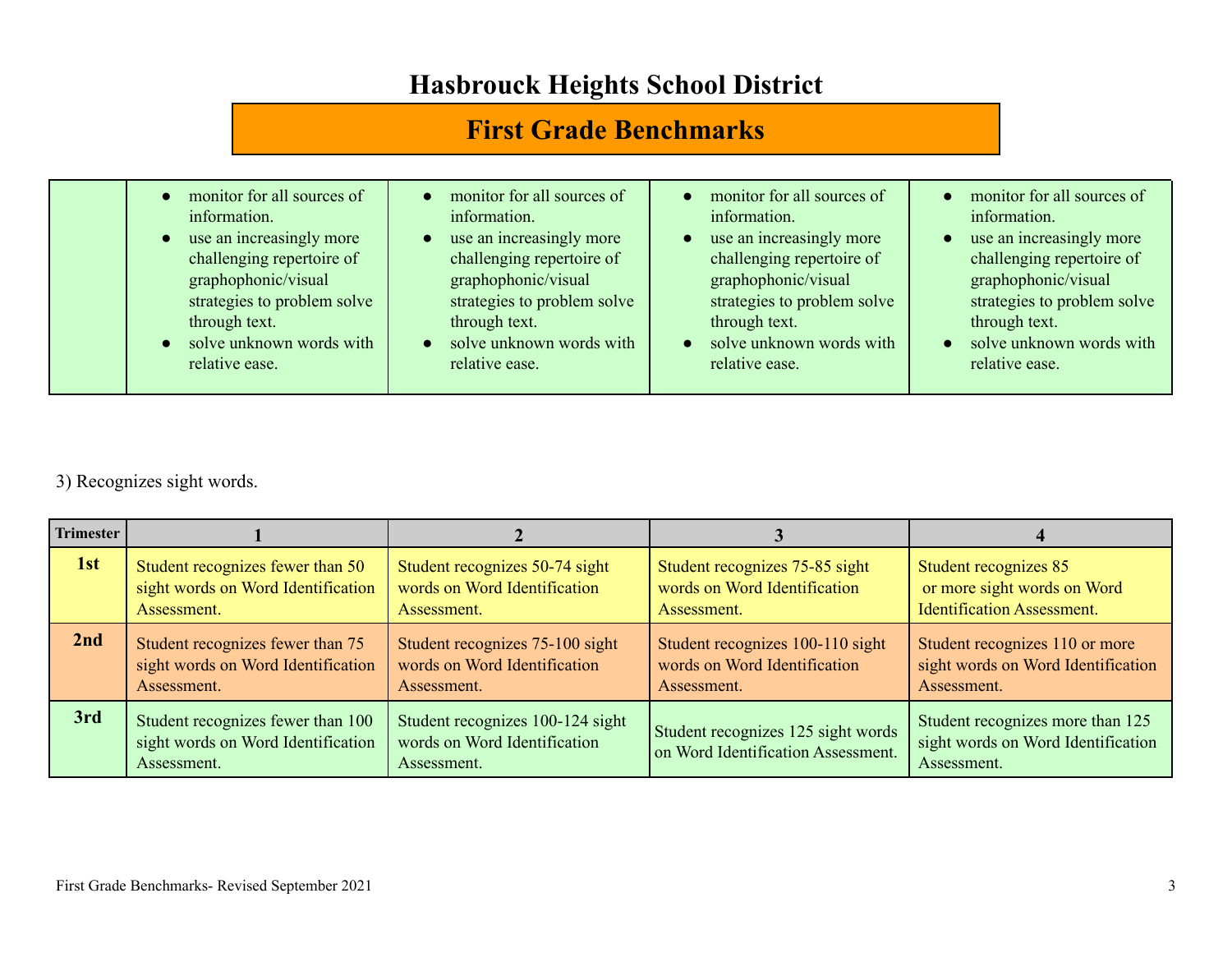## **First Grade Benchmarks**

4) Reads with comprehension (Retells story with accuracy).

| <b>Trimester</b> |                                                                                                             |                                                                                                      |                                                                                                  |                                                                                                                                                                           |
|------------------|-------------------------------------------------------------------------------------------------------------|------------------------------------------------------------------------------------------------------|--------------------------------------------------------------------------------------------------|---------------------------------------------------------------------------------------------------------------------------------------------------------------------------|
| 1st              | Student is unable or rarely able to<br>retell big events from a story.                                      | Student is sometimes able to retell<br>big events from a story.                                      | Student can consistently retell big<br>events from a story.                                      | Student can consistently retell<br>events from a story in higher level<br>books.                                                                                          |
| 2nd              | Student is unable or rarely able to<br>retell big events from a story in<br>sequence, beginning/middle/end. | Student is sometimes able to retell<br>big events from a story in sequence,<br>beginning/middle/end. | Student can consistently retell big<br>events from a story in sequence,<br>beginning/middle/end. | Student can consistently retell big<br>events from a story using details,<br>including characters, setting, and<br>problem solution.                                      |
| 3rd              | Student is unable or rarely able to<br>retell big events from a story in<br>sequence, beginning/middle/end. | Student is sometimes able to retell<br>big events from a story in sequence,<br>beginning/middle/end. | Student consistently uses details<br>including characters, setting, and<br>a story.              | Student consistently uses details<br>including characters, setting, and<br>problem solution while summarizing problem solution while summarizing<br>a more complex story. |

5) Reads with fluency (expression, phrasing, rate, accuracy).

| <b>Trimester</b> |                                                                                                                            |                                                                                                                                           |                                                                                                                                          |                                                                                                                                          |
|------------------|----------------------------------------------------------------------------------------------------------------------------|-------------------------------------------------------------------------------------------------------------------------------------------|------------------------------------------------------------------------------------------------------------------------------------------|------------------------------------------------------------------------------------------------------------------------------------------|
| 1st              | Student reads many letters slowly<br>and inaccurately; reads with little<br>expression.                                    | Student reads most letters<br>accurately and fluently; matches<br>expression to pictures.                                                 | Student reads letters accurately and<br>quickly; matches expression to<br>pictures, ending punctuation, and<br>bold words.               | Student read letters and "cvc" words<br>fluently and accurately; matches<br>expression to surprising events and<br>character's feelings. |
| 2nd              | Student reads most letters<br>accurately; matches expression to<br>pictures.                                               | Student reads letters accurately and<br>quickly; matches expression to<br>pictures, ending punctuation, and<br>bold words.                | Student read letters and "cvc"<br>words fluently and accurately;<br>matches expression to surprising<br>events and character's feelings. | Student reads short vowel words<br>fluently and accurately; matches<br>expression to character's actions,<br>important ideas.            |
| 3rd              | Student reads letters accurately and<br>quickly; matches expression to<br>pictures, ending punctuation, and<br>bold words. | Student reads letters and "cvc"<br>words fluently and accurately;<br>matches expression to surprising<br>events and character's feelings. | Student reads short vowel words<br>fluently and accurately; matches<br>expression to character's actions,<br>important ideas.            | Student reads long vowel words<br>accurately; changes expression<br>during reading.                                                      |